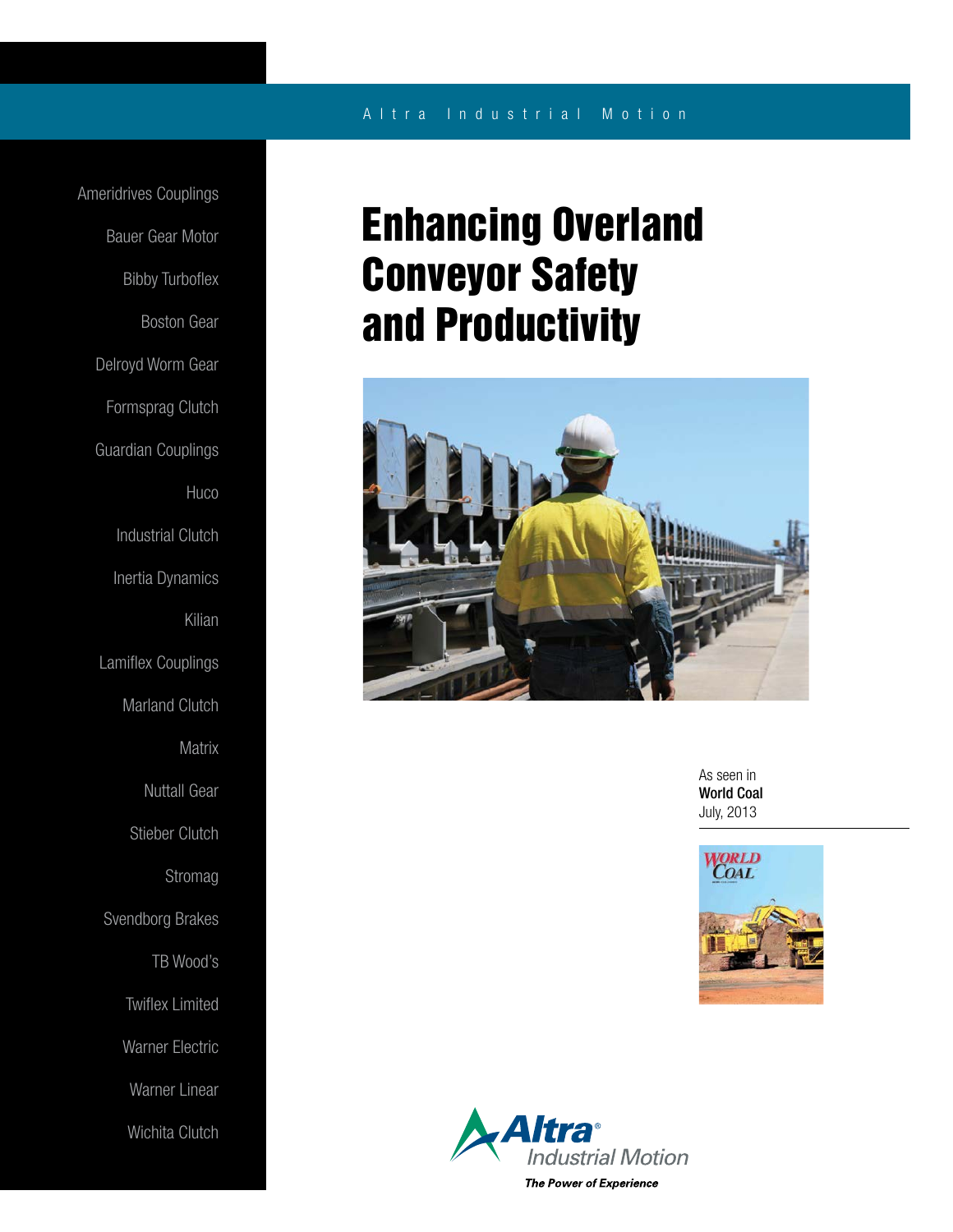# Enhancing Overland Conveyor Safety and Productivity

The role of overland belt conveyor systems is critical in mining operations which are facing ever-mounting pressure to increase output volumes. When it comes to moving coal across longer distances, overland conveyor systems continue to be the most cost-effective, saving up to 40% when compared to truck haulage.

 In many cases, as belt technology improves, these conveyors traverse challenging terrain features including steep inclines and declines. The industry's rising productivity goals are putting increased stresses on overland conveyor system components, with most conveyors transporting massive amounts of coal continuously at speeds around 183m (600 ft.) per minute, stopping only for occasional required maintenance.

 A mine operator's primary focus is always on safety, while constantly balancing the need for increased output. Coal mining injuries and fatalities have been in steady decline from 1978 thru 2011 (based on MSHA, Mine Safety and Health Administration data), and yet incidents related to coal conveyors continue to be reported. Currently, there is a global resurgence on improving mine safety, particularly in Australia, where mine operators continue to strive for "zero-accident" performance.

 Overland conveyor system designers and OEMs, as well as component manufacturers, are keenly aware of the need for enhanced safety, productivity and energy efficiency.

## The Latest Advances in Braking Technologies for Horizontal and Downhill Overland Conveyors

 Generally, belt conveyors only require braking when it takes too long for the system to come to rest (i.e., during a power failure or to prevent "roll-back" of the load when the conveyor is inclined/ declined). In the case of an inclined conveyor, it's normal to use a backstop. But for a downhill or overland conveyor, regenerative braking is considered the most economical means of stopping, with the brakes being applied only during the final stages of stopping to lock and hold the system in a parked condition. However, regenerative braking is not an option in the event of power failure.

 Conveyor load variation is also a braking consideration. One or more sections of the belt can be fully loaded, partially loaded or empty. When a belt is completely full, the braking torque requirement is high, but when partially loaded or empty, it is much lower. Consequently, if the same braking torque is applied, it will bring



The new Twiflex Model VBS is a spring-applied, hydraulically-released disc brake with a braking force of 1.4kN (10,120 lb.ft.) to 11kN (79,560 lb.ft.).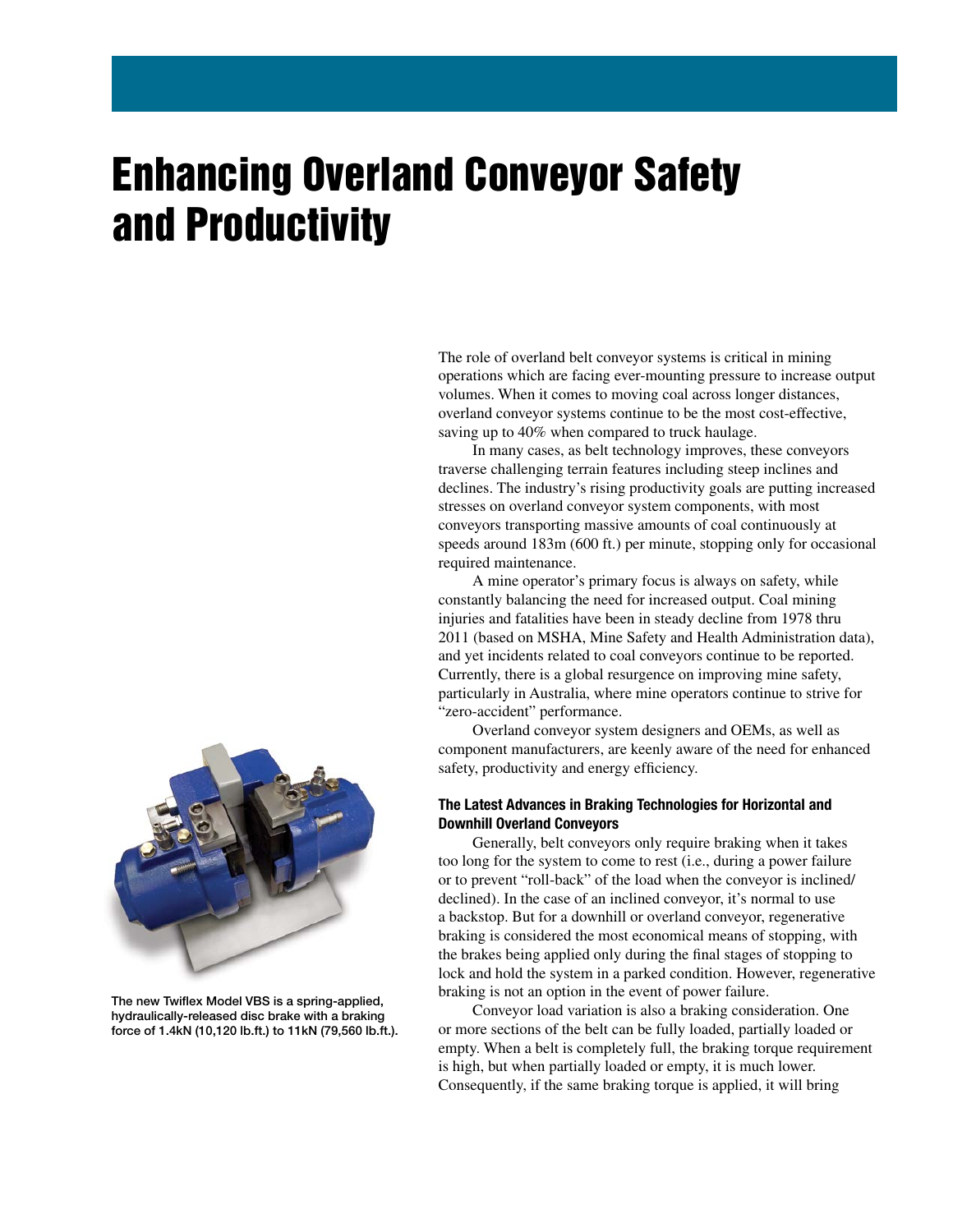Bauer's new PMSM (permanent magnet synchronous motors) already fulfill the requirements of the soon-to-be- implemented IE4 (Super Premium Efficiency) classification. This is evidenced by their potential to achieve energy savings of up to 40% compared to an IE2 inverter-driven squirrel cage motor. Low operating and maintenance costs, combined with optimal energy savings makes these motors ideal for use in constant torque applications such as overland conveyors.

 Compact BG Series helical-geared motors are economical and require very little maintenance. Shaft-mounted BF Series geared motors feature an integral torque arm and are easy to install. Powerdense right-angle BK Series bevel-geared motors ensure the highest efficiency, especially when used with frequency inverters.



Bauer Gear Motor's new PMSM (permanent magnet synchronous motors) can potentially achieve energy savings of up to 40% compared to an IE2 inverter driven squirrel cage motor.



Bauer Gear Motor, a leading gear drive specialist, offers a full line of geared motors to meet the specific requirements for all types of coal conveyors. Units are available with motor power from 0.03 kW to 75 kW, in sizes for torques from 80 Nm (59 lb.ft.) to 18500 Nm (13,640 lb.ft.).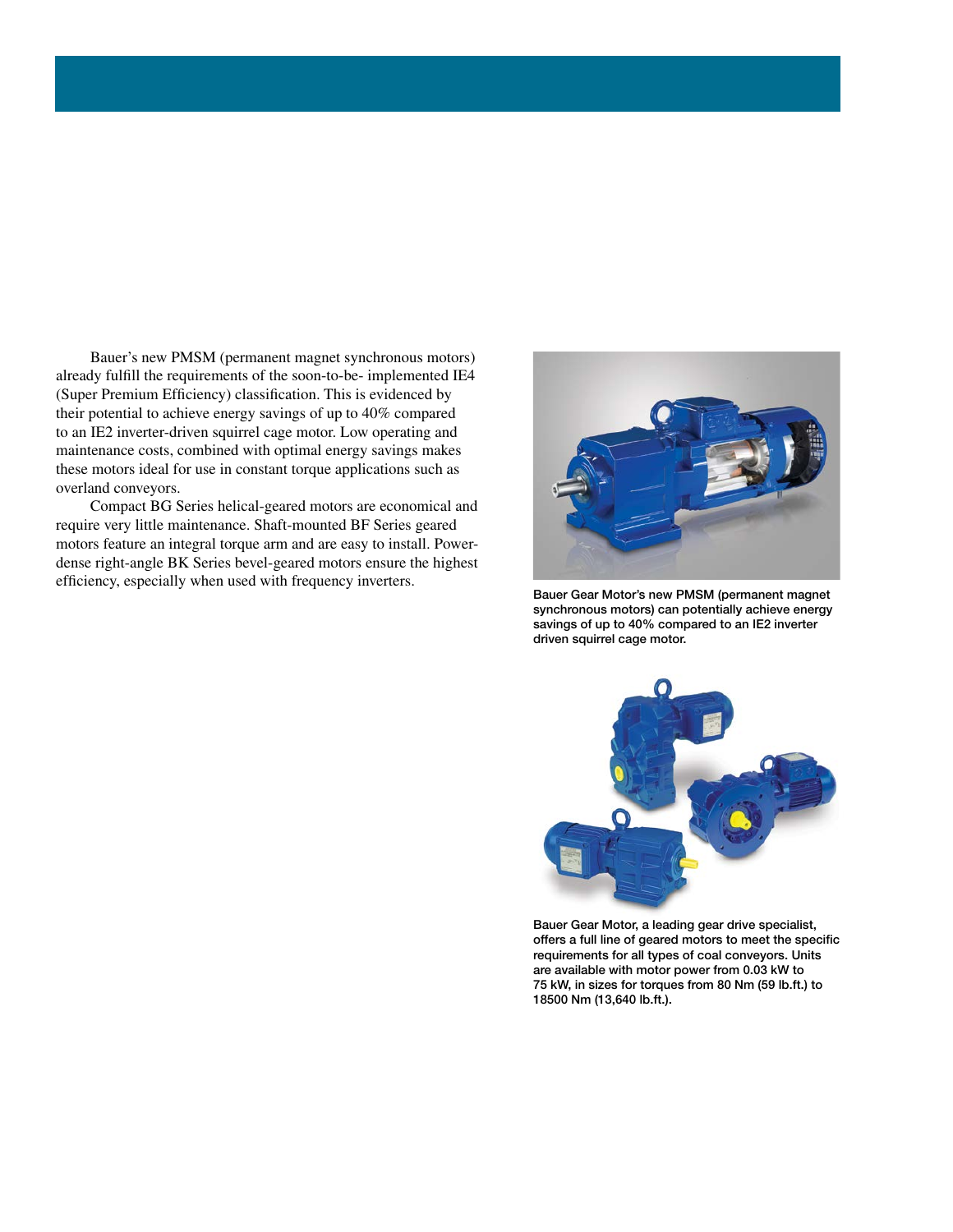the conveyor to a sudden halt, causing overload stress on the gearing, couplings and belt.

 Twiflex Ltd., part of Altra Industrial Motion, is a recognized leader in the development of braking solutions for mining applications. Twiflex engineers have been working closely with system designers, gearbox OEMs and major mining companies for more than 40 years to provide superior braking technologies for overland coal conveyors. A new range of Twiflex modular disc brakes has been introduced to provide normal stopping and parking functions, and also the vital emergency-stop function in the event of a power failure.

 The new Twiflex VBS, VCSD and VKSD-VR springapplied, hydraulically-released modular brakes were developed specifically for mine applications with an optional extreme specification for harsh environments. All three models are either supplied as dual spring comprising two modules mounted on either side of a central mounting plate or monospring (floating) and have been designed for a fatigue life of > 2 million cycles at 2mm air gap. Like its existing range, these new brakes include Twiflex's unique "Parked Off" feature.

 For many years, much has been made of safety features in industrial disc brakes, with manufacturers claiming to provide "safety lock out" during adjustment and pad replacement. With the exception of the "Parked Off" feature these designs typically use a lockout system i.e. nut and bolt which rely on the integrity of the mechanical components to hold the spring force; if these fail then the brake will close, potentially causing serious injury.

 "In 'Parked Off' mode, the disc spring load and hydraulic pressure in the Twiflex design are zero, meaning the brakes have no stored energy and are, therefore, safer than other brakes when it comes to maintenance/pad removal," said Twiflex Product Manager, Steve Powell. "The position can quickly be achieved in the field with basic tools and without reliance on a mechanical lock out."

 VBS, VCSD and VKSD-VR brakes are extremely easy to understand and install (no hydraulic pressure is required). Optional packaged mounting pedestals/brackets make all models fully interchangeable with most brakes on the market, while allowing for quick and simple swap-over. This is a significant benefit for mine operators who seek to add an enhanced level of



Twiflex Model VCSD spring-applied, hydraulicallyreleased disc brake has a braking force of 11kN (79,560 lb.ft.) to 60kN (433,980 lb.ft.).



Twiflex Model VKSD spring-applied, hydraulicallyreleased disc brake has a braking force of 28kN (202,520 lb.ft.) to 119kN (860,730 lb.ft.).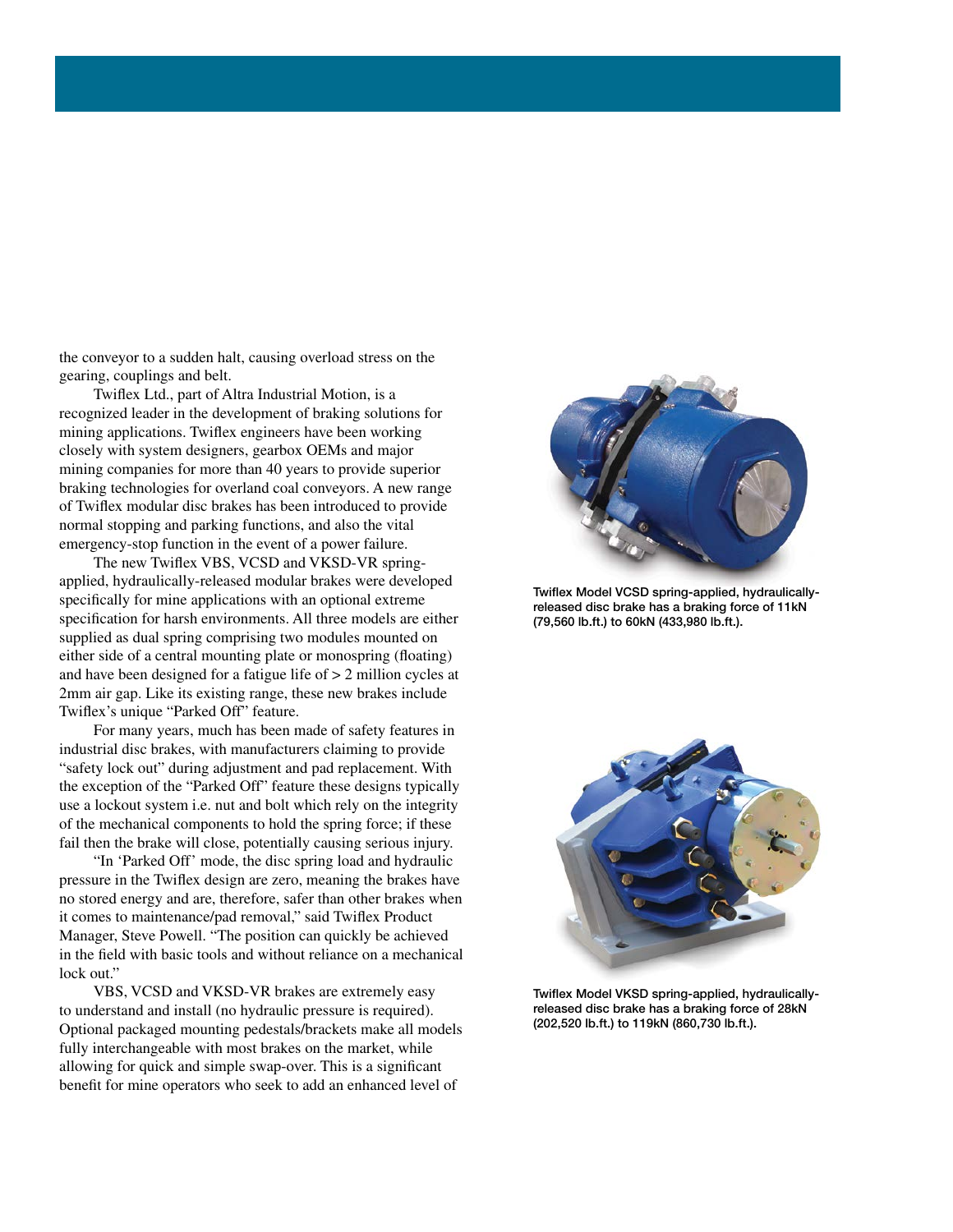

400hp coal conveyor at Browns Creek Complex – Rupert, West Virginia, drops 468 ft. over a length of 1230m.

safety to their existing overland conveyor systems.

 Twiflex's new VBS brake is intended for use on conveyor drives and installed on the high speed side between the motor and gearbox to protect the motor against overspeed conditions when there is a mechanical failure in the drive. The brake uses large pads (10283mm2 each pad) for high thermal capacity and is fully sealed against moisture/dirt ingress. The VBS is the smallest springapplied brake in the Twiflex modular range with a braking force of 1.4kN (10,120 lb.ft.) to 11kN (79,560 lb.ft.). It features a stainless steel piston, cover plate and fittings and optional ISO 12944-5:2007 C5 paint specification.

 The VCSD is a spring-applied, hydraulicallyreleased disc brake which has been designed for use in harsh environments while offering superior performance in heavy-duty dynamic and emergency stopping conveyor applications. Both standard pad (15,700mm2 each pad) and large pad (28,990mm2 each pad) versions are available. The VCSD is a moderately sized unit with a braking force of 11kN (79,560 lb.ft.) to 60kN (433,980 lb.ft.).

 The VKSD is a larger spring-applied, hydraulicallyreleased disc brake with a pad area of 36300mm2 (each pad) and a braking force of 28kN (202,520 lb.ft.) to 119kN (860,730 lb.ft.). The VKSD-VR was developed for highduty / frequent-stopping applications and features large pads (59976mm2 each pad) to provide a bigger swept area and hence better thermal capacity along with a reduction in pad pressure. This allows for the use of standard organic friction material at higher rubbing speeds.

### World-Class Backstops and Holdbacks for Inclined Coal Conveyors

 Steeper, longer, faster and more powerful overland conveyors carrying increased quantities of coal require larger drive motors. Stronger and more reliable backstop systems are, therefore, a necessity to protect employees and equipment while preventing massive loads from racing backwards in the event of a power outage or mechanical failure.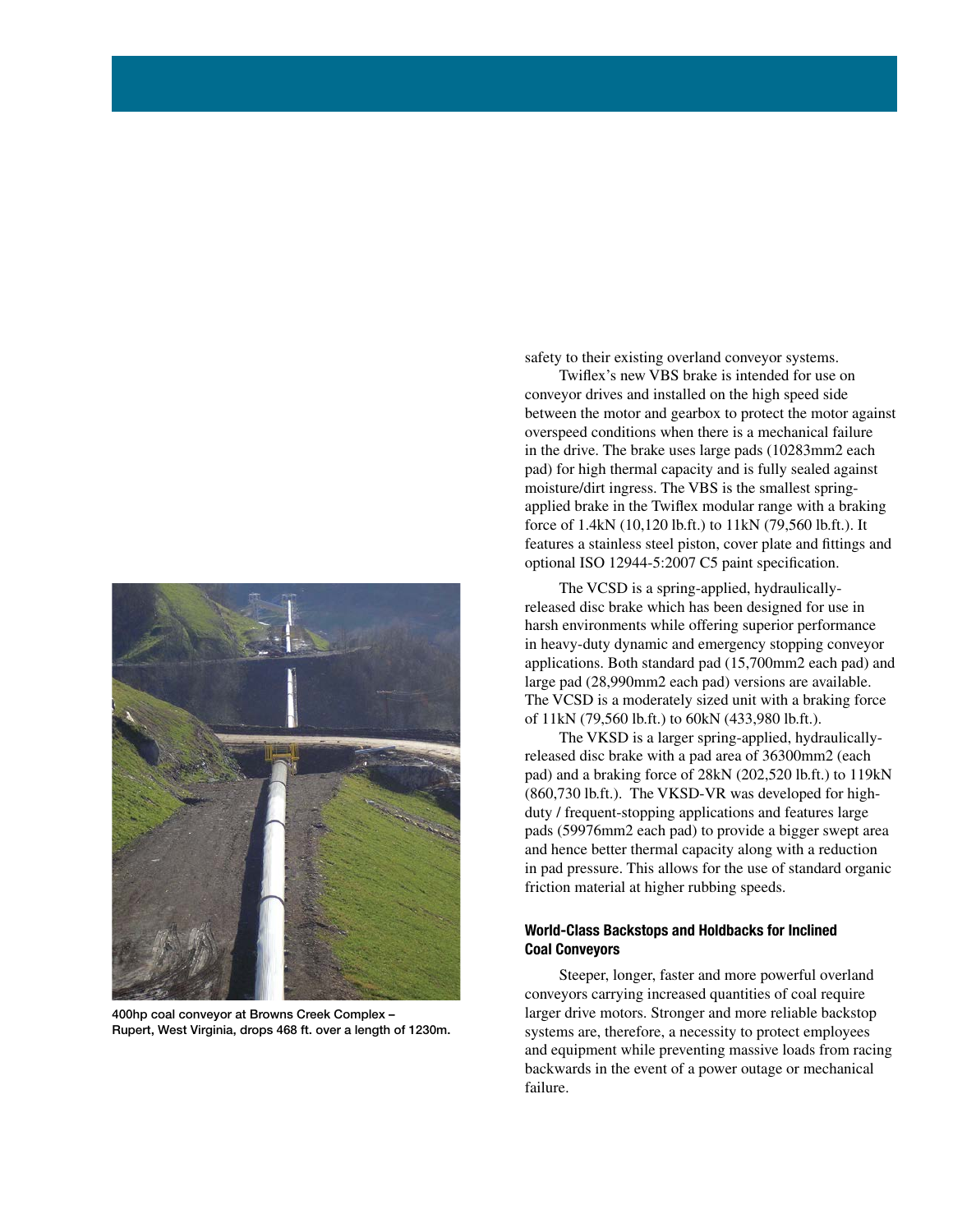Two U.S. companies within the Heavy-Duty Overrunning Clutch/Brake Group of Altra Industrial Motion are recognized as global leaders in providing precision overrunning and backstopping clutches to the worldwide coal industry.

 Marland Clutch has designed and supplied some of the world's largest backstops for protection against the dangerous and potentially damaging effects of reverse torque runaways of inclined and overland coal conveyors. Formsprag Clutch's LLH-model holdback is, likewise, one of the most popular devices utilized to prevent uncontrolled rotation in the opposite direction of mining conveyors.

 Known for their rugged reliability, Marland BC-MA Series low-speed holdbacks are mounted on conveyor head shafts usually on the opposite side of the drive pulley from the motor and gearbox. Unlike electrical or pneumatic clutches and brakes, these ramp-and-roller style backstops are completely mechanical and engage instantaneously upon reverse torque to prevent any rotation, thus, providing the highest reliability at a lower installed cost. Savings are achieved since there are no power source or utility costs, no requirement for controls and no installation set up or adjustments required.

 These self-lubricated units feature superior roller design, taconite sealed oil chamber and removable torque arms. Units are designed to operate in an environment of severe airborne grit, in temperatures from  $-40$  to  $+65^{\circ}$ C (-40 to +150 °F) and run 24/7/365 for 20+ years. Models are available in a wide selection of torque sizes, with bore ranges up to 600 mm (23.5 in.).

 Marland engineers have recently designed a massive new model BC-1200MA backstop rated at 1626000 Nm (1.2 million lb.ft.), according to Mike Travis, Marland/ Formsprag sales & marketing manager. "This is the largest conventional backstop ever built, weighing in at 14,500 lbs.," Travis said. "We shipped two of these units to a coal mine in China and, more recently, delivered four additional units to a mine in West Virginia for use on one of the world's largest incline slope coal conveyors."



Two Twiflex VKSD spring-applied, hydraulically-released, modular brakes acting on a 40" diameter x 1.5" thick disc.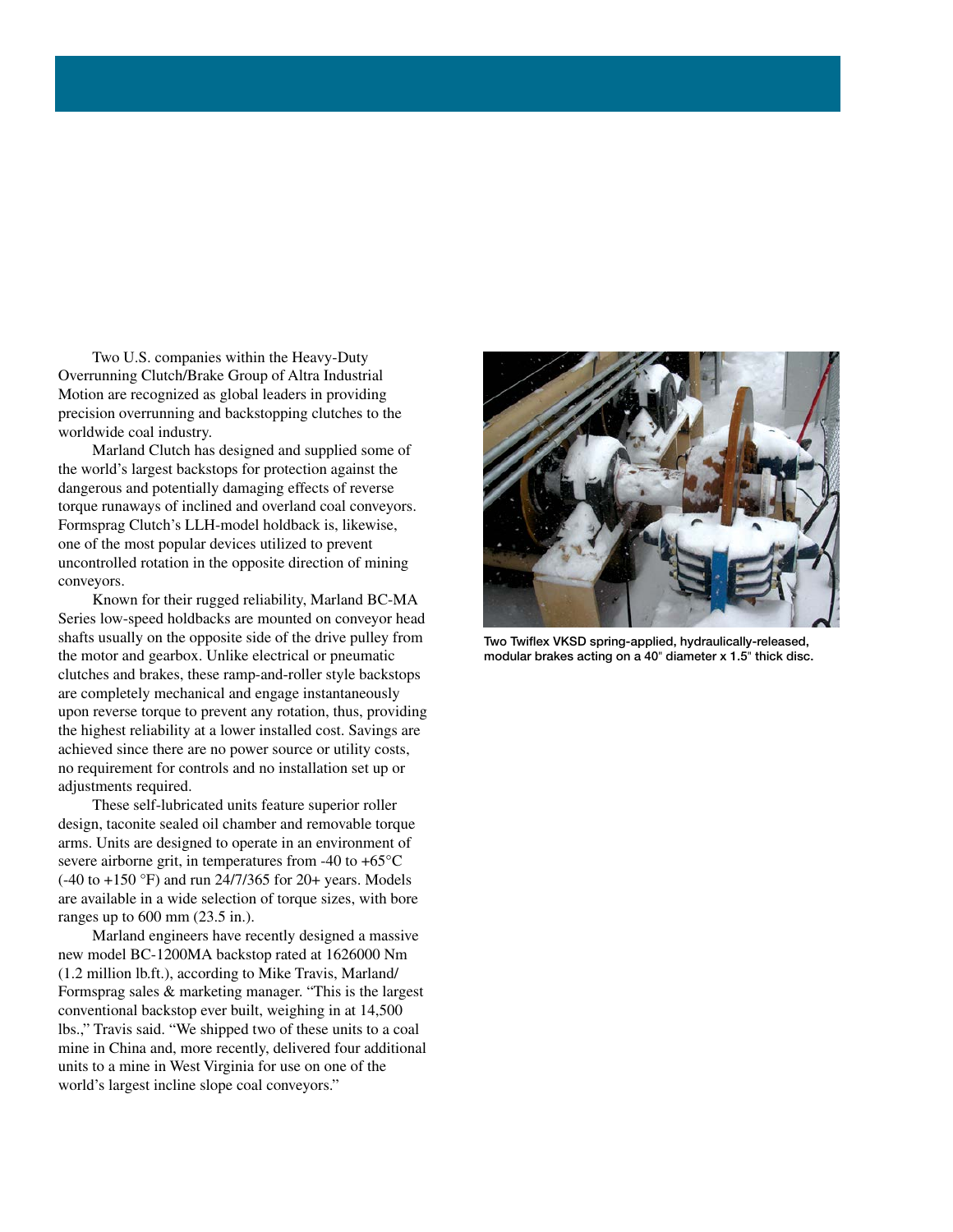

Massive Marland BC1200-MA low-speed holdbacks, with a torque rating of 1626000 Nm (1.2 million lb.ft.) are the largest conventional backstops ever built.



Formsprag's popular LLH holdbacks feature sprag technology and are specifically designed for inclined conveyor head shaft applications where reverse rotation must be prevented.

 Formsprag's popular LLH holdbacks feature sprag technology and are specifically designed for inclined conveyor head shaft applications, where reverse rotation must be positively prevented. Models are available with torque capacities up to 976270 Nm, (720,000 lb.ft.). LLH units come ready to install and are equipped with a one-piece, quickly detachable torque arm. Formsprag's grease labyrinth seal design protects internal oil seals by preventing airborne contaminants from reaching the internal lip seal area.

 Formsprag offers LLH units with both oil or full grease lubricated designs. The oil lubricated clutch assembly also includes an oil sight gauge with filter breather for ease in checking lubricant level.

 Formsprag recently supplied LLH units for use on a new coal mine conveyor belt system at a facility located in the Eastern U.S. Eight standard LLH units were installed at transfer points on the overland portion of the conveyor system which operates at approximately 800 fpm. The inclined portion of the conveyor is driven by two 1,500 hp motors combined with two speed reducers mounted to the drive pulley. LLH-3500 units, each with a holding torque rating of 510000 Nm (375,000 lb.ft.) were mounted on the speed reducers' double extended output shaft, providing backstopping load sharing to this dual drive system.

### Reliable, Energy Efficient Gear Motors Are Required for the Long Haul

 Primary drives are one of the most important components when it comes to long-term productivity of an overland conveyor. Since, in many instances, gear motors run continuously with few stops, selecting a robust, energy-efficient drive solution for a particular overland conveyor application is critical. Bauer Gear Motor, a leading gear drive specialist, offers a full line of geared motors to meet the specific requirements for all types of coal conveyors. Units are available with motor power from 0.03 kW to 75 kW, in sizes for torques from 80 Nm (59 lb.ft.) to 18500 Nm (13,640 lb.ft.).